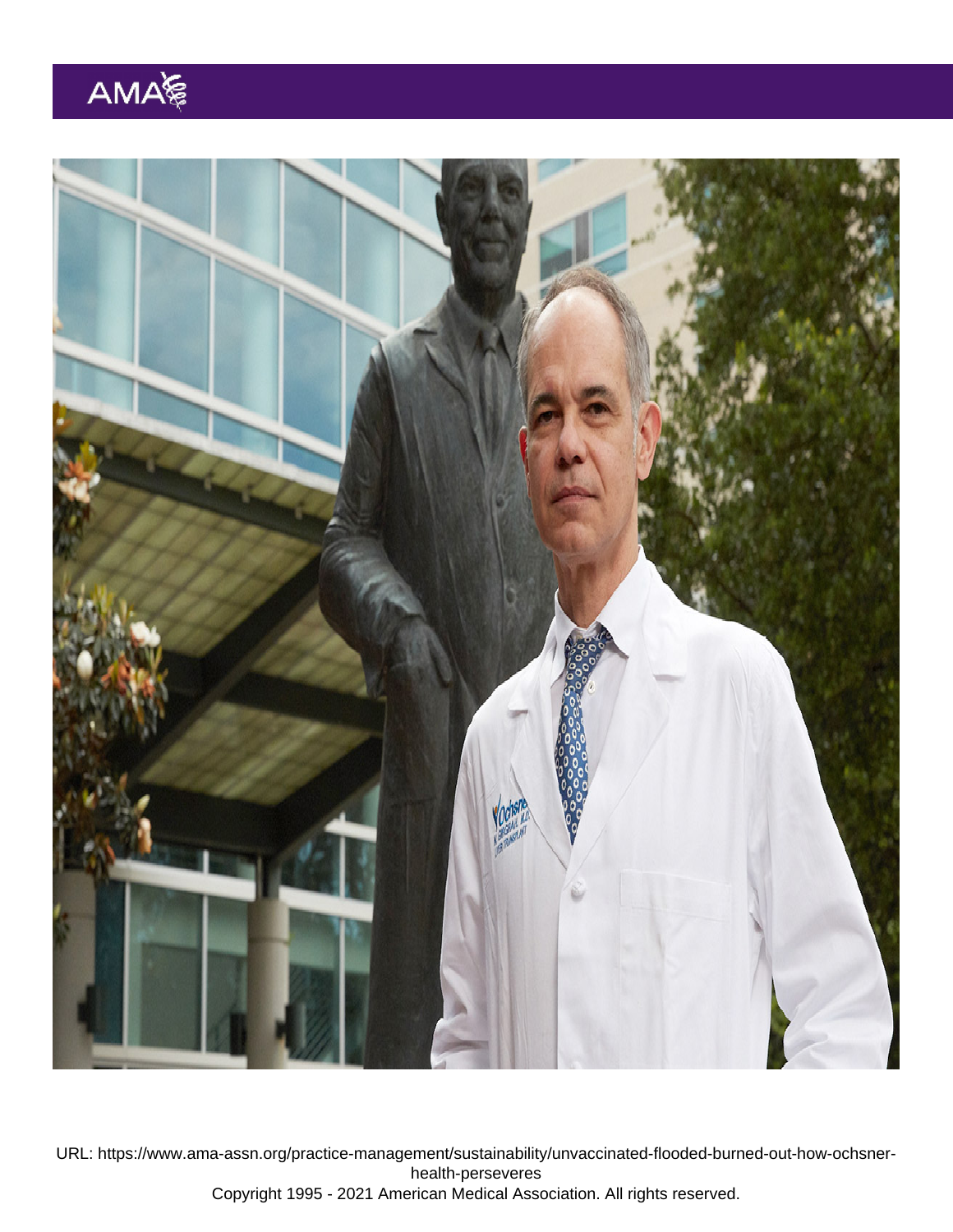At the start of summer, New Orleans took initial steps to reopen—the mask mandate had been lifted, restaurants were opening, hotels were full, and the city seemed alive again. As a city that celebrates, there was optimism that everyone would be together again to celebrate a delayed Jazz Fest in October. But COVID-19 had other plans. The [Delta variant](https://www.ama-assn.org/delivering-care/public-health/what-doctors-wish-patients-knew-about-dangerous-delta-variant) snuck up and wave four of the pandemic came crashing down and it seemed like the city was back where it started, this time with the added complication of Hurricane Ida.

As the fourth wave of the pandemic hit New Orleans, AMA member [Nigel Girgrah, MD, PhD](https://www.ama-assn.org/practice-management/physician-health/looking-upstream-answers-burnout), saw a lot of anger that he hadn't seen previously, even in himself. Dr. Girgrah is a transplant hepatologist and chief wellness officer at Ochsner Health—an [AMA Health System Program](https://www.ama-assn.org/amaone/ama-health-system-program) member. He is also the medical director of the Liver Transplant Program at Ochsner.

During a recent interview, [Dr. Girgrah](https://www.ama-assn.org/residents-students/specialty-profiles/what-it-s-specialize-transplant-hepatology-shadowing-dr) discussed the impact of low vaccination rates, Hurricane Ida and physician burnout, and how Ochsner continues to focus on the well-being of its workforce.

AMA: How were you feeling through all of this?

Dr. Girgrah: I was finally feeling that my kids' lives were resuming some normalcy—that there wouldn't be masks in school. So, I was upset when things got worse. I stay out of the fray on social media, but for the first time in my life I was engaging in this heated social media exchange on Facebook with one of my friends. I realized that it wasn't making me feel any better, and it certainly didn't change his opinion. It caused me to pause and to try and just focus on our community purpose—our patient mission.

I sent out an open letter in August about feeling betrayed. I tried to put into words my own feelings. This open letter went out to all our employees—over 30,000—to try and really remind people about how important Ochsner is to our community, to our patients, and that this was a virus that didn't discriminate.

What we were seeing, not surprisingly, was just complete exhaustion. And this was before Hurricane Ida. When I reflect on the first surge back in March and April of 2020—we were a big, big hot spot up there with New York and Los Angeles. But at that time, there was a sense of health care professionals being heroes. ... But now that was wearing a little thin. It wasn't happening anymore.

The other thing was the incredible workforce shortage with nurses. Unlike previous surges, we couldn't really attract the agency nursing because the whole country was being affected by the pandemic. So that was something that was really stretching folks and leading to exhaustion, burnout and certainly, for some, post-traumatic stress disorder [PTSD].

The week of Aug. 9, we peaked in terms of hospitalizations due to COVID-19. It was close to 1,100 within our health system and that was unbelievable. The fourth surge was the largest number of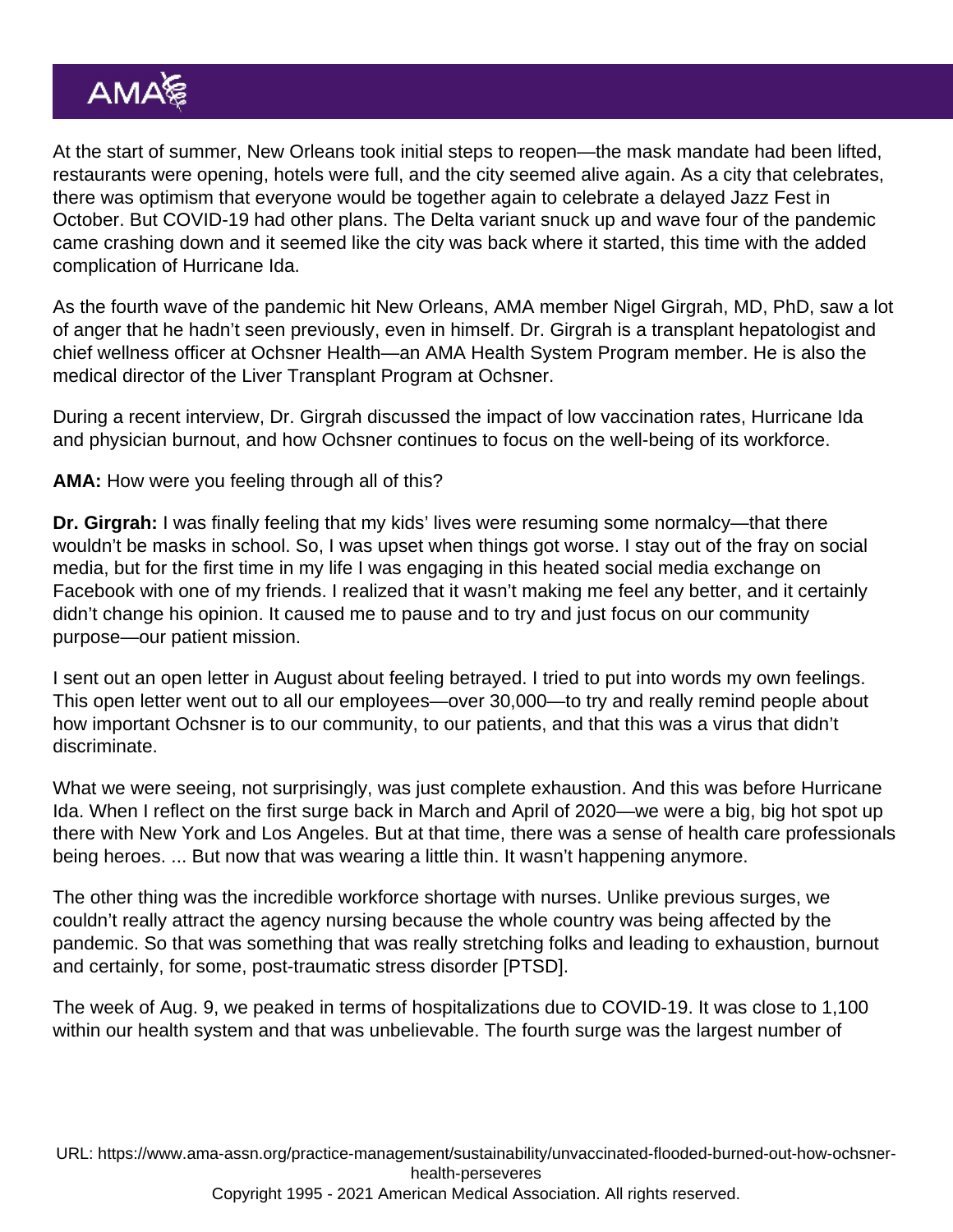patients we had hospitalized. That started to decline a little bit in August, but even the week that Ida came in, we were between 700 and 800 hospitalizations. We were nowhere near being over this incredible fourth wave.

AMA: Was there more exhaustion, [PTSD](https://www.ama-assn.org/practice-management/physician-health/well-being-resources-should-extend-beyond-crisis-include-ptsd), frustration and anger at this point?

Dr. Girgrah: Yes. The interesting thing is, we did the first AMA organizational biopsy—an expanded burnout assessment survey—to further understand key system level drivers that take away from organizational and professional well-being. That went out just at the beginning of the fourth surge. So, we actually—at least among our physicians and advanced practice providers [APPs]—had an opportunity with the survey to inquire about things like PTSD, and to look at areas around posttraumatic growth as well and how we can shift the mindset and the conversation. This was before the fourth surge, but we were looking at about 21% of our employed physicians and APPs meeting the criteria for PTSD.

AMA: What else did you find from that survey?

Dr. Girgrah: We, as an organization, were one of the 44 organizations to receive the [AMA Joy in](https://www.ama-assn.org/practice-management/sustainability/joy-medicine-health-system-recognition-program) [Medicine™ Recognition Program](https://www.ama-assn.org/practice-management/sustainability/joy-medicine-health-system-recognition-program) award—and one of five organizations to receive gold recognition. That's basically something that rigorously looks at commitment to well-being.

While we've put a lot in place, pre-pandemic we had seen our burnout rates go down significantly. With the survey, we did see—not surprisingly—that those gains made at reducing burnout, there was a bit of a setback, certainly with the 18 months of the pandemic.

We're seeing higher rates of burnout. Certainly, our folks telling us that there was values alignment within our organization, that wasn't the issue. It was just a lot of fatigue, descriptions of workforce shortages and things like that.

AMA: What happened once Hurricane Ida hit New Orleans?

Dr. Girgrah: Most times with hurricanes, it seems like they're on our radar screen. For seven days, we're following these things. But this one really snuck up on us. It hit us on the 16th anniversary of Hurricane Katrina, which was kind of spooky.

Ida seemed to creep out of nowhere. Luckily, we're a resilient organization. Preparing for emergencies is in our wheelhouse—that's a result of having gone through many weather-related disasters. We're an organization that was prepared, but it was an additional big sucker punch on top of everything else.

I'm not surprised, but incredibly proud of how our organization stepped up. It gets down to working down Maslow's hierarchy of needs again and being able to provide for our employees and for our

URL: [https://www.ama-assn.org/practice-management/sustainability/unvaccinated-flooded-burned-out-how-ochsner](https://www.ama-assn.org/practice-management/sustainability/unvaccinated-flooded-burned-out-how-ochsner-health-perseveres)[health-perseveres](https://www.ama-assn.org/practice-management/sustainability/unvaccinated-flooded-burned-out-how-ochsner-health-perseveres)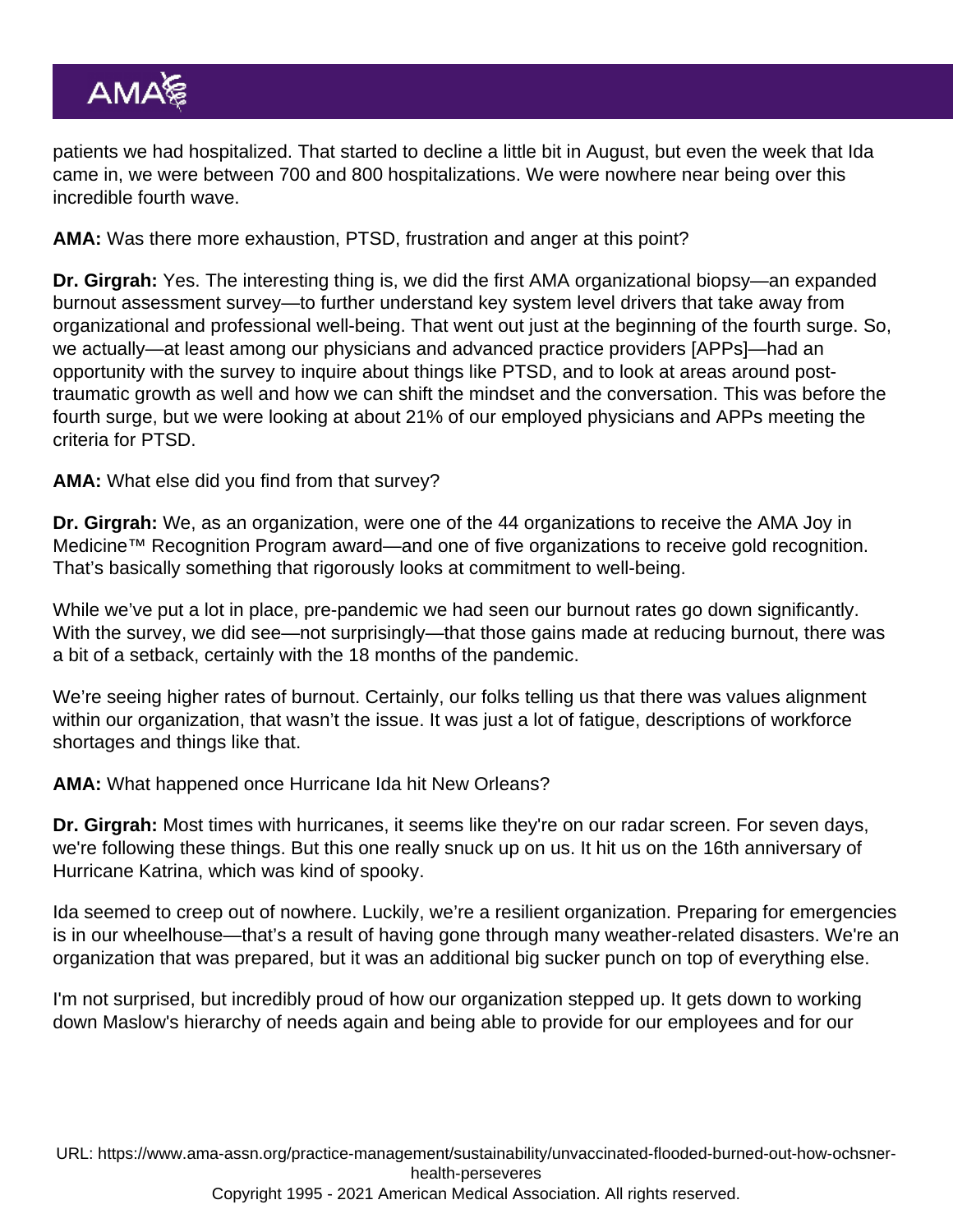community— the basic needs. You can't focus on yourself, your families or your community if you don't have shelter, if you don't have water, if you don't have gas to get back and forth to work.

We managed to import gasoline. I saw pictures of our executives actually pumping gasoline for our workforce to enable them to come back and forth to work. And for those employees who have been devastated [by the loss of housing], we put up shelter by collaborating with hotels to provide rooms for employees so that they could continue to work and protect their families as well. It was an incredible response, but it's been like nothing I've seen.

It wasn't horribly bad for New Orleans, but for my colleagues in the Bayou—which is about an hour from here—that community was completely devastated. We had to evacuate our patients from two of our community hospitals—inpatients at Chabert Medical Center in Houma and Ochsner St. Anne Hospital in Raceland, Louisiana—to other hospitals. Luckily, we're a health system, so we're able to do that. We're able to capitalize on our willingness to be a true health care system and to focus on teamwork.

AMA: Is following Maslow's hierarchy of needs how you help physicians and other health professionals cope with this [added stress?](https://www.ama-assn.org/practice-management/physician-health/5-factors-contributing-physician-stress-during-pandemic)

Dr. Girgrah: Pre-pandemic as an organization, and as an office of professional well-being, we were focused on many items at the top of Maslow's hierarchy of needs. But the pandemic really necessitated moving down the hierarchy of needs.

Early on in the pandemic, people couldn't come to work if they were worried about their own health and safety, if there was going to be enough PPE [personal protective equipment], if there was going to be child care. These are things our organization has focused on and really done an excellent job of communicating what we're doing. That continues through the various incarnations of COVID-19 and certainly through the hurricane.

I am hearing from our physicians and APPs—and we saw this in the survey—that while that's been received very well, certainly there's been a thirst for resilience offerings. There's also been a desire to have more authentic conversation about mental health. There's been a need to diversify our mental health offerings, but what's coming across loud and clear is that we also need to get back to walking and talking with professional fulfillment. That's getting back to practice efficiency and leadership development.

As we emerge from the pandemic, there's going to be a need for renewed focus on doubling down on our efforts to improve efficiency of work in our environment.

AMA: How do you continue to push forward and keep [physician well-being](https://www.ama-assn.org/practice-management/physician-health/6-changes-ochsner-made-during-pandemic-protect-physicians) front and center?

URL: [https://www.ama-assn.org/practice-management/sustainability/unvaccinated-flooded-burned-out-how-ochsner](https://www.ama-assn.org/practice-management/sustainability/unvaccinated-flooded-burned-out-how-ochsner-health-perseveres)[health-perseveres](https://www.ama-assn.org/practice-management/sustainability/unvaccinated-flooded-burned-out-how-ochsner-health-perseveres)